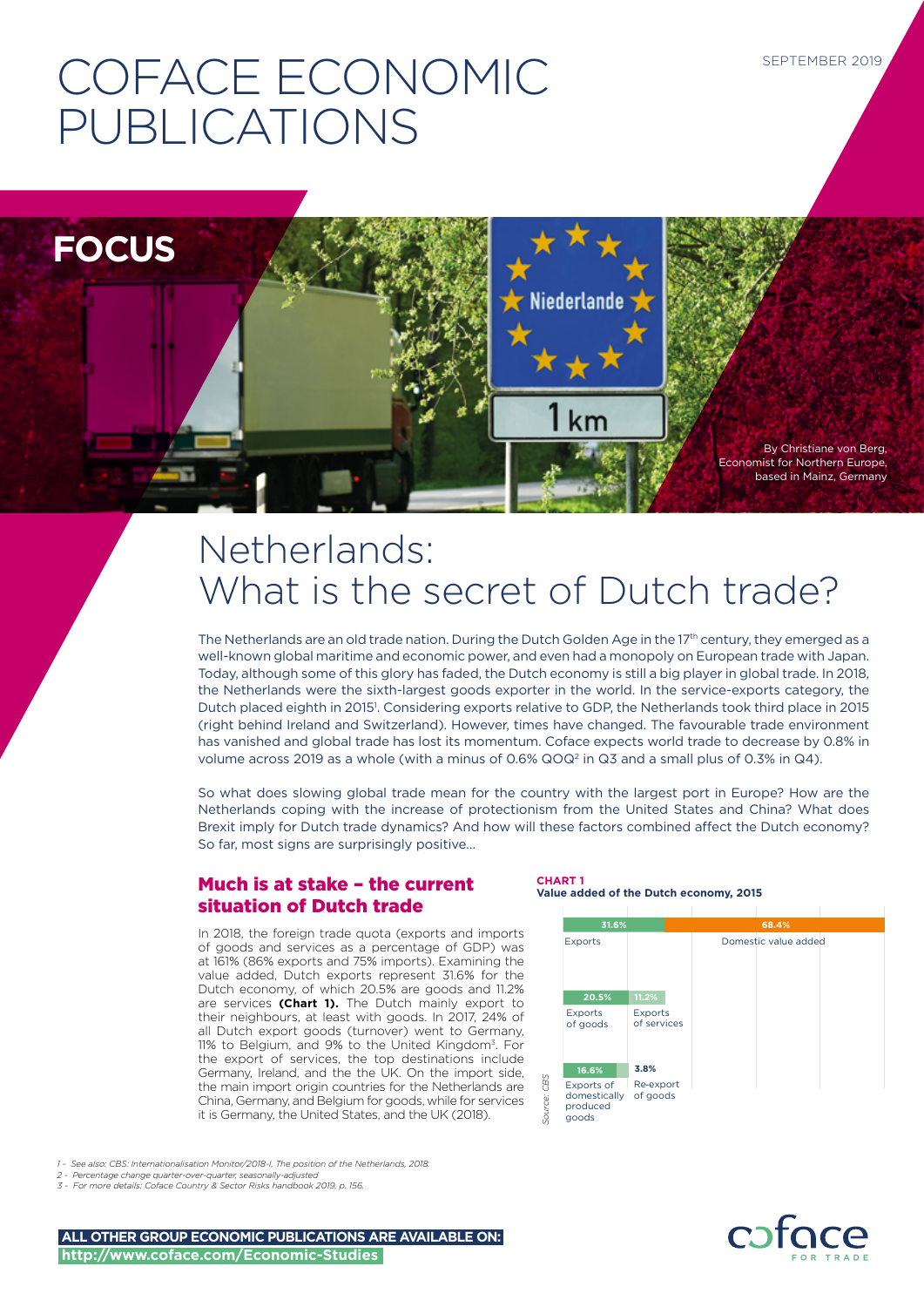Via the seaports of Rotterdam, Amsterdam, Moerdijk, Terneuzen, and several international airports, the Netherlands trades many goods. The main goods exports are related to "high-tech" products. The biggest part of this is machinery (with mechanical appliances, nuclear reactors and boilers), followed by mineral fuels and oil products, agriculture products, and chemical and pharmaceutical products. While machinery products are mostly re-exported by the Netherlands and not domestically produced, mineral fuels, as well as agricultural and chemical products, are in large part "made in the Netherlands". On the import side, the main products are mineral fuels, electrical equipment, machinery and vehicles. Nevertheless, the share of export services in the Netherlands is quite high, representing 30% of all exports in 2018 (mostly intellectual property charges, trade services, IT services, and transport).

In the light of the above, how is Dutch trade coping with the rougher trade environment of the last years? At first glance, Dutch exports are developing well. Goods exports, in nominal terms, have comparatively strong growth rates year-over-year **(Chart 2)**.

**CHART 2 Nominal exports of different countries, YOY in % (3M-moving average)**



*Source: National Statistical Offices, Datastream, Coface*

#### **CHART 3 ECB unit labour costs index Q1 1991=100**



In comparison, Germany has a negative export growth rate. The export performance of Belgium is lacking too, even though the country's trade infrastructure shares some similarities with the Netherlands, such as the port of Antwerp. So what is the secret of Dutch trade that drives this dynamic?

### All that glitters is not gold – the secrets behind Dutch export figures

#### Improved price competitiveness

Prices have improved the image of the Netherlands' exports **(Chart 2)**. When the growth rates of nominal exports are split into components of price and volume, the prices component has a big impact on the overall growth trend of nominal exports. The nominal export peaks in spring 2017 and mid-2018 were largely due to the increases in oil prices, with crude oil and gas representing a large share of domestically-produced exports. Therefore, adjusting for the price factor, real export growth was only around 3% in the early summer of 2019 instead of almost 9% YOY<sup>4</sup>. This is still significantly higher than the real export growth of Germany (which was negative). Nevertheless, even with these single events, the price-competitiveness of the Dutch economy has increased in the last years, which has contibuted to the stronger growth rate of exports. The unit labour costs decreased significantly in 2014 and have been on a flat path since then, while in Germany the costs have increased on a very low level (Chart 3).

#### The Rotterdam effect

**Non-price-competitiveness is also key. The Netherlands** place in the Top 10 of many index rankings, like the WEF Global competitiveness index5, the Global Enabling Trade Index<sup>6</sup>, and the Logistics Performance Index7. Its favourable geographical location and a good infrastructure make the Netherlands one of the main gateways to Europe. Many neighbouring countries trade their goods via Dutch ports. If a Dutch company temporarily owns these goods, then the "re-export" of this good is part of the Dutch trade balance sheet. While the value added of these exports is very low **(Chart 1)**, as the product generally receives only marginal changes (e.g. repacking), the volume of these re-exports has a major impact on trade statistics. This is known as the Rotterdam effect<sup>8</sup>. For example, in 2016 total exports reached €432.5 billion, but €189.1 bn (around 44%) were re-exports. The same applies to imports: imports for the purpose of reexports were also around 44% of all imports in 2016). The Netherlands had a trade surplus of €52.1 bn in 2016, but without re-export/imports, it would have been €20 bn lower9. This also has an effect on regional trade relationships. While the Netherlands **Private and it is a trade deficit with Asia and the** and the United States, in both cases without re-exports and the relating imports the Dutch trade balance would have a tiny surplus.

It is difficult to assess the evolution of the Netherlands' real, original trade dynamics, as yearly data for reexports are only available up to 2017. However, the DNB (the Dutch central bank) provides estimates in its economic outlook forecast for the volume of re-exports and domestically-produced exports<sup>10</sup>. The DNB projects that, after higher growth rates in 2016 and 2017, the dynamic for original Dutch exports zolo and zon, the dynamic for original Baten exports<br>is decreasing almost to the point of stagnation in 2019 **(Chart 4)**. In the coming years, the growth rate

*4 - The growth dynamic of trade is dampened due to one big, unknown company that relocated part of its activity abroad in October 2018. This basis effect will have an impact on the yearly rate of exports and imports for one year.*

*7 - World Bank: Logistics Performance Index 2018, https://lpi.worldbank.org/international/global (last visit July 2019).*

- *8 CBS: Internationalisation Monitor/2018-I, The position of the Netherlands, 2018, p. 27.*
- *9 See also CBS: Trade surplus excluding re-exports €20 billion lower, 01/05/2017.*
- *10 De Nederlandsche Bank: Economic Developments and Outlook, Nr. 17, June 2019, p. 10.*

*<sup>5 -</sup> World Economic Forum: Global competitiveness index 2018, p. 9. 6 - World Economic Forum: Global enabling trade report, http://reports.weforum.org/global-enabling-trade-report-2016/enabling-trade-rankings/ (last visited July 2019).*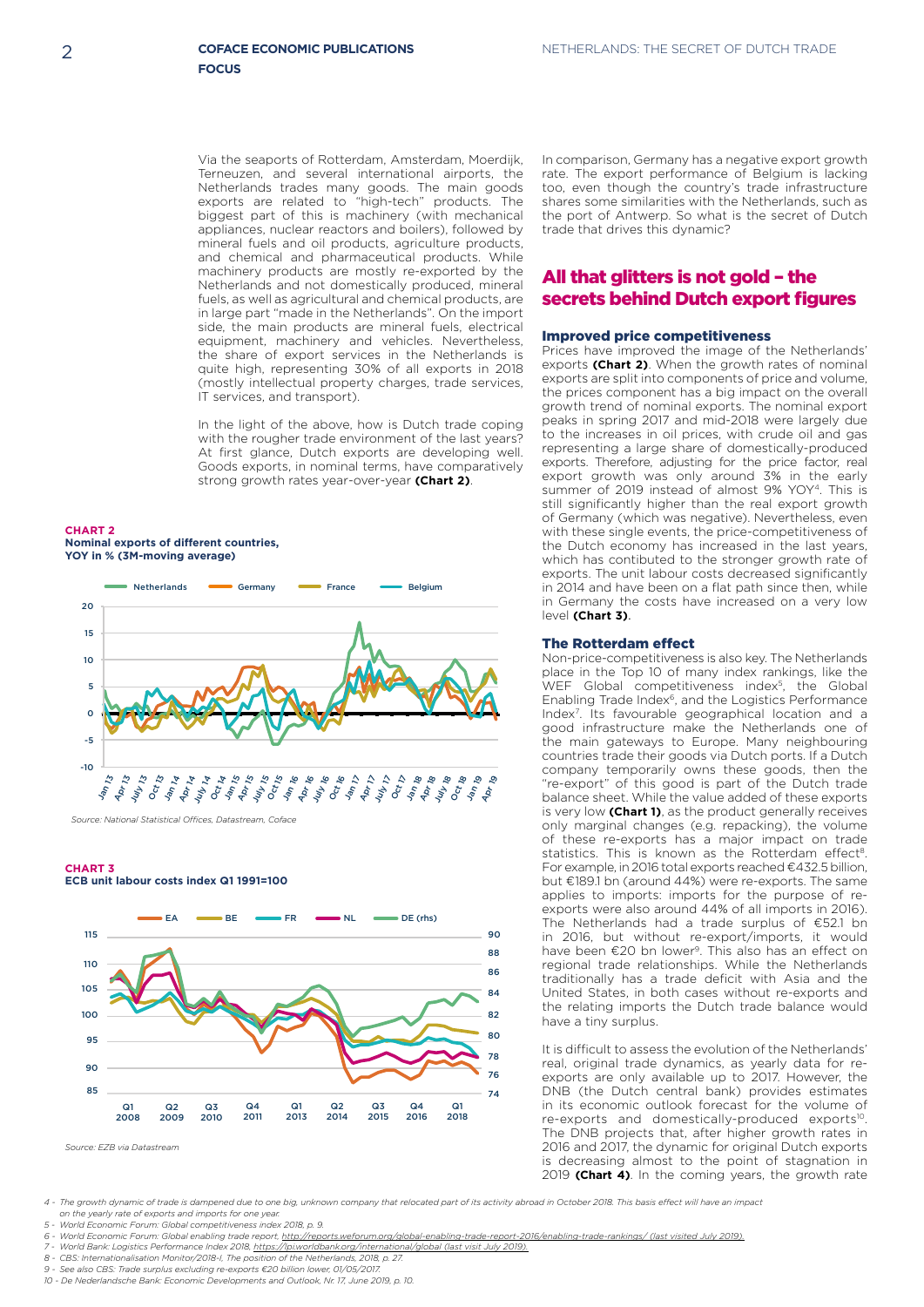will likely be muted, with the main driver of the total exports being re-exports. As re-exports only contribute a small value-added to the Dutch economy, this will not significantly support economic growth. Ultimately, core Dutch trade (i.e. without re-exports) is not performing significantly better than other European countries.

# New and old obstacles on the horizon

#### Netherlands in the middle of US protectionism?

The Netherlands are the gateway for trade goods to Europe, especially from the United States and China both of whom are in the Top 10 of Dutch trading partners. Therefore, if the demand for European goods decreases in one country, then Dutch trade is affected as well.

Dutch exports to the US had a value of €15.4 billion in 2016 (one third were re-exports from other countries). Good imports had a total value of €27 bn in 2016 with 60% of all imports being for the purpose of re-export<sup>11</sup>. Possibly in reaction to the new US trade policy, the growth of Dutch exports to the US has slowed since December 2018 (although it is still high), in parallel with an acceleration of export growth to China. This is in line with developments in Germany, where a survey showed that German exporting companies had lost their trust in the US policy framework, which was seen only half as good as the Chinese policy framework. In addition, Dutch exports to Belgium and Norway increased by an unusually strong amount YOY in spring 2019 (compared to 2018). Nevertheless, due to long-term contracts and the sheer size of the US market, ultimately only small-scale evasive manoeuvres are possible.

Potential US tariffs on European cars are also a looming threat for the Netherlands. According to the Dutch Statistical Bureau, CBS, Dutch companies earned €540 million from car exports to the United States in 201512. Around €200 m of these were direct exports, while the rest were exports in the global value chain to European automotive companies, who were then exporting to the United States. This amount is negligible compared to the size of the nominal Dutch GDP of €825 bn in 2015. Therefore, US tariffs on European car exporters have only a limited direct effect on the Netherlands. However, taking into account second and third round effects (e.g. retaliation tariffs, increase of insecurity, decrease of business/consumer confidence), the Dutch bank ING estimates that the total damage for the European Union – and probably for the Netherlands too – would be around 0.2% of GDP<sup>13</sup>.

#### Netherlands and Brexit

The threat of US tariffs is nothing compared to the potential impacts of a "no-deal Brexit"14. According to CBS and the OECD<sup>15</sup>, Dutch companies made a profit of €25.5 bn from exports of goods and services to the UK in 2018 (3.3% of Dutch GDP), making the UK the second-most important trade partner (after Germany) in value added terms. The majority of these exports were services (€13.1 bn), while goods exports consisted of €9 bn worth of domestically-produced goods and €3.3 bn of re-exports from other countries. The main export products are crude oil products, vegetables, meat, and flowers. Although the former is not that time sensitive in its delivery, increased customs controls (in case of a no-deal Brexit) would have a major effect on the logistics for the other main products.





Despite these high profits, and the fact that the UK has yet to actually leave the EU, the effects of Brexit are already significantly noticeable. The British pound sterling fell by almost 15% between the vote in June 2016 and August 2019. The depreciation was even further worsened when Boris Johnson was promoted to the position of Prime Minister and the probability of a no-deal Brexit increased (-3.6% in the first two weeks after the nomination). This currency depreciation makes Dutch products more expensive for Britons, and so lowers their price competitiveness. The Dutch bank ING estimates that without this currency effect the Dutch export turnover of goods and services (which was over €50 bn in 2018) would have been €11 bn higher in 201816. Additionally, due to the high uncertainty regarding Brexit and lower demand from the UK, total exports from the Netherlands to the UK only increased by 6% between 2016 and 2018. Goods exports increased barely (+2%). At the same time, Dutch exporters searched for other export destinations. Therefore – and because the main European export partners grew somewhat faster –, total exports to Europe (excluding the UK) grew by 17% from 2016 to 2018. However, there are also winners of the pre-Brexit phase in the trade sector. Dutch service exports to UK amounted to more than €20 bn in 2018, a large part of this is business services. As the demand for business advisory services, including legal advice, increased around the topic of Brexit, the service market is still growing fast (15% between 2016 and 2018). essays or **a Example in the fitst and the fact that like UK and the fact that like UK and the fact that like UK and the fact that the UK and Amsterdam) increading the carriers of the specific of the System and step of t** 

In the case of a no-deal Brexit, the trade relationship between the UK and EU will follow the most favoured nation (MFN) rules of the World Trade Organization (WTO). The OECD estimated this scenario with their data on value added in trade and global value chains<sup>17</sup>: Dutch exports to the UK would fall by 17%, while Dutch GDP would decline by 0.7% in the mediumterm (around five years). The sector most affected would be agri-food, whose exports to the UK would fall by 22% in the medium-term. Agri-food production would decrease by 2%, and as a result, the value of agriculture land would decline by 7%. In general, due to its openness and geographically proximity to UK, the Netherlands is one of the countries that would suffer the most from a no-deal Brexit.

However, Brexit does present some opportunities. Since the referendum, around 325 companies contacted the Dutch government regarding a

- *11 - CBS: Trade deficit with US due to re-exports, 12/12/2018.*
- *12 - CBS: Auto-export naar VS levert Nederland half miljard op, 04/06/2019.*
- *13 - ING Leering, Raoul: Higher US car tariffs would come at a bad time, 15/02/2019.*

- *15 - CBS: €25.5 billion revenue from exports to the UK, 13/5/2019.*
- *16 - ING Geijer,Thijs and Luman, Rico 2019: Dutch exporters, already feeling the Brexit pinch.*

<sup>14 -</sup> Brexit means the exit of the United Kingdom out of the European Union. is the scenario where no withdrawal agreement between the UK and the UK is settled before the scheduled deadline *(October 31, 2019 at the time of writing). In this event, the trade relationship would go from customs union to World Trade Organisation (WTO) rules.*